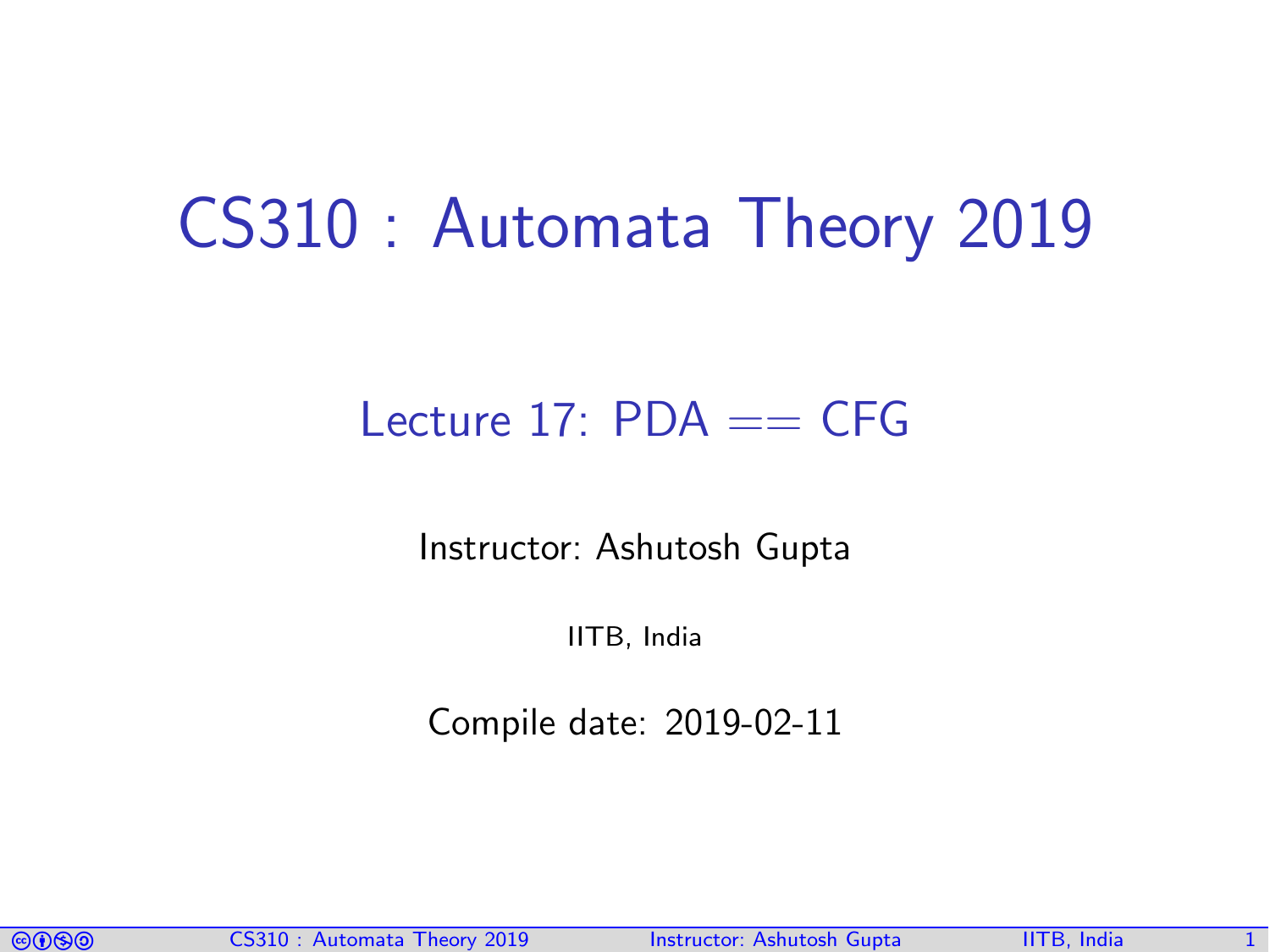### Recognizing "by empty stack" to "by final state"

### Theorem 17.1

Let  $P = (Q, \Sigma, \Gamma, \delta, q_0, Z_0, F)$  be a PDA. There is a PDA P' such that  $L(P') = L^{\epsilon}(P).$ 

Proof. Let us construct the following PDA

 $P' = (Q \cup \{p_0, p_f\}, \Sigma, \Gamma \cup \{X_0\}, \delta' \cup \delta, p_0, X_0, \{p_f\})$ 

new initial state  $p_0$ , accepting state  $p_f$ , and initial stack symbol  $X_0$ Extra transitions  $\delta'$  are defined as follows

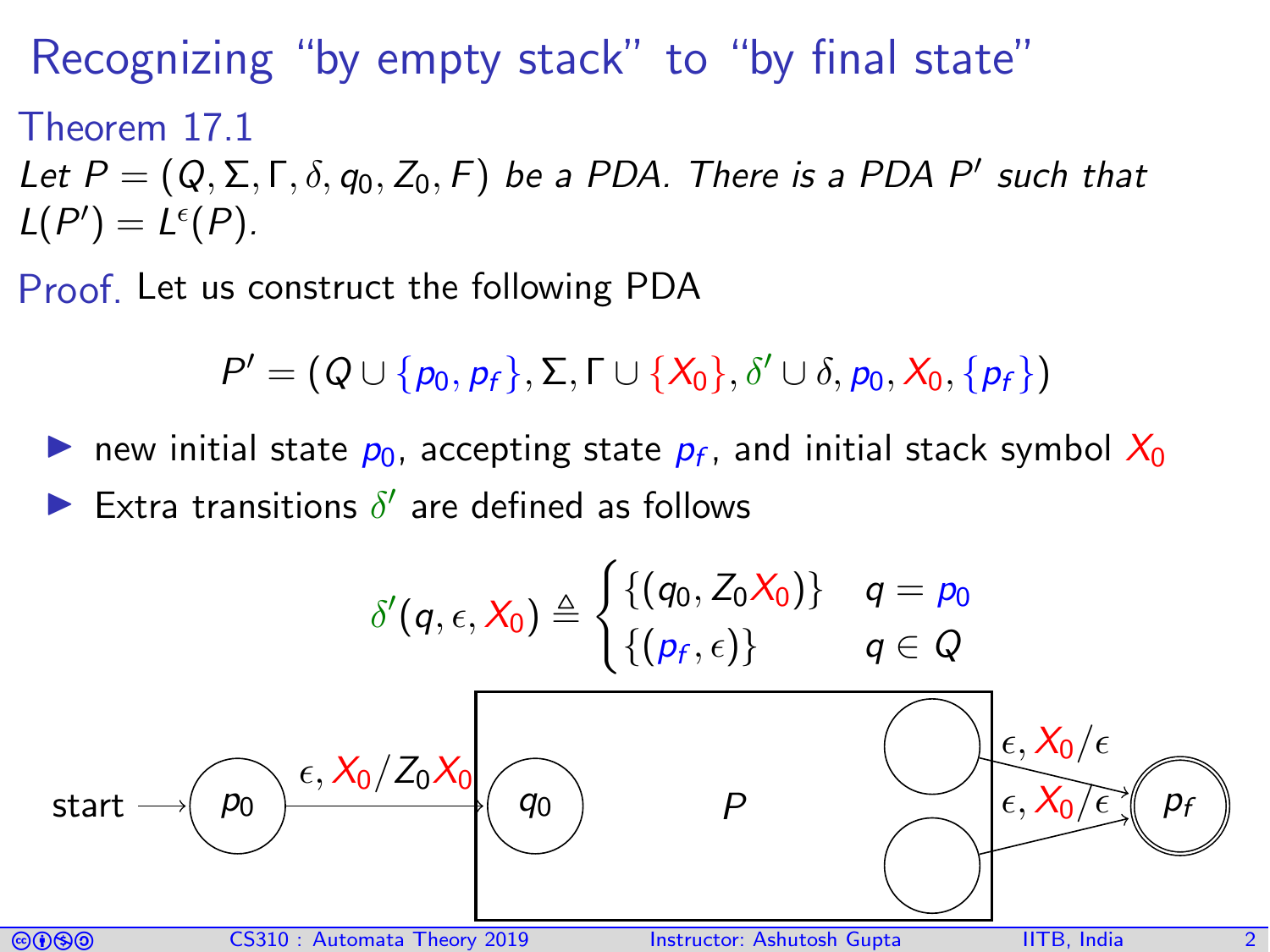## Recognizing "by empty stack" to "by final state" II

Proof(contd.). claim:  $L^{\epsilon}(P) \subseteq L(P')$ Let us assume  $w \in L^{\epsilon}(P)$ , i.e., w is accepting by P by empty stack.

Therefore  $(q_0, w, Z_0) \vdash^*$  $_{P}^{-*}$   $(q, \epsilon, \epsilon).$ 

Since all transitions of P are in P',  $(q_0, w, Z_0) \vdash^*_{\mathsf{N}}$  $\vdash^*_{P'}(q, \epsilon, \epsilon).$ 

Due to properties of  $\vdash^*$ ,  $(q_0, w, Z_0X_0) \vdash^*_{\mathsf{N}}$  $\vdash^*_{P'}(q, \epsilon, X_0).$ 

Due to the definition of  $\delta'$ ,

$$
(p_0, w, X_0) \underset{P'}{\vdash} (q_0, w, Z_0 X_0) \underset{P'}{\vdash}^* (q, \epsilon, X_0) \underset{P'}{\vdash} (p_f, \epsilon, \epsilon)
$$

Therefore,  $w \in L(P^{\prime})$ ). ...

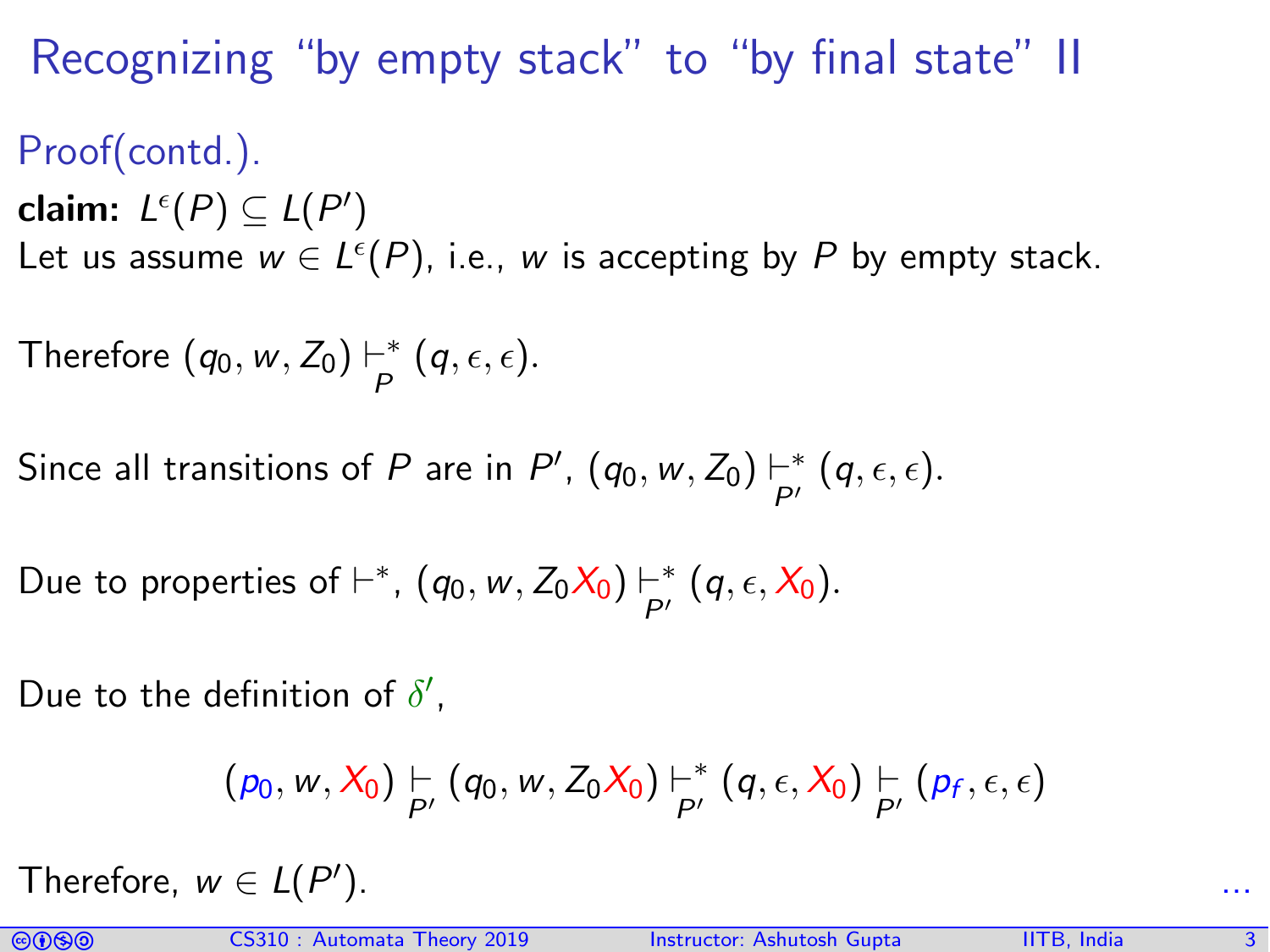## Recognizing "by empty stack" to "by final state" III

Proof(contd.). claim:  $L(P') \subseteq L^{\epsilon}(P)$ Let us assume  $w \in L(P')$ , i.e., w is accepting by P by final state.

Therefore,  $(p_0, w, X_0) \vdash^*_{\alpha'}$  $\vdash^*_{P'} (\rho_f, \epsilon, \gamma).$ 

Due to the definition of P', the first transition jumps to  $q_0$  and pushes  $Z_0$ . Let  $q \in Q$  be the last state from where  $P'$  jumped to  $p_{f \cdot (\text{why exists?})}$ 

Only the last transition can pop  $X_0$  and no old transitions of P can push or pop  $X_0$ .

$$
(p_0, w, X_0) \vdash_{P'} (q_0, w, Z_0 X_0) \vdash_{P'}^* (q, \epsilon, X_0) \vdash_{P'} (p_f, \epsilon, \epsilon)
$$
  

$$
X_0 \text{ is always on stack}
$$

Therefore,  $(q_0, w, Z_0) \vdash^*$  $\frac{1}{P}^*(q, \epsilon, \epsilon)$ . Therefore,  $w \in L^{\epsilon}(P)$ .

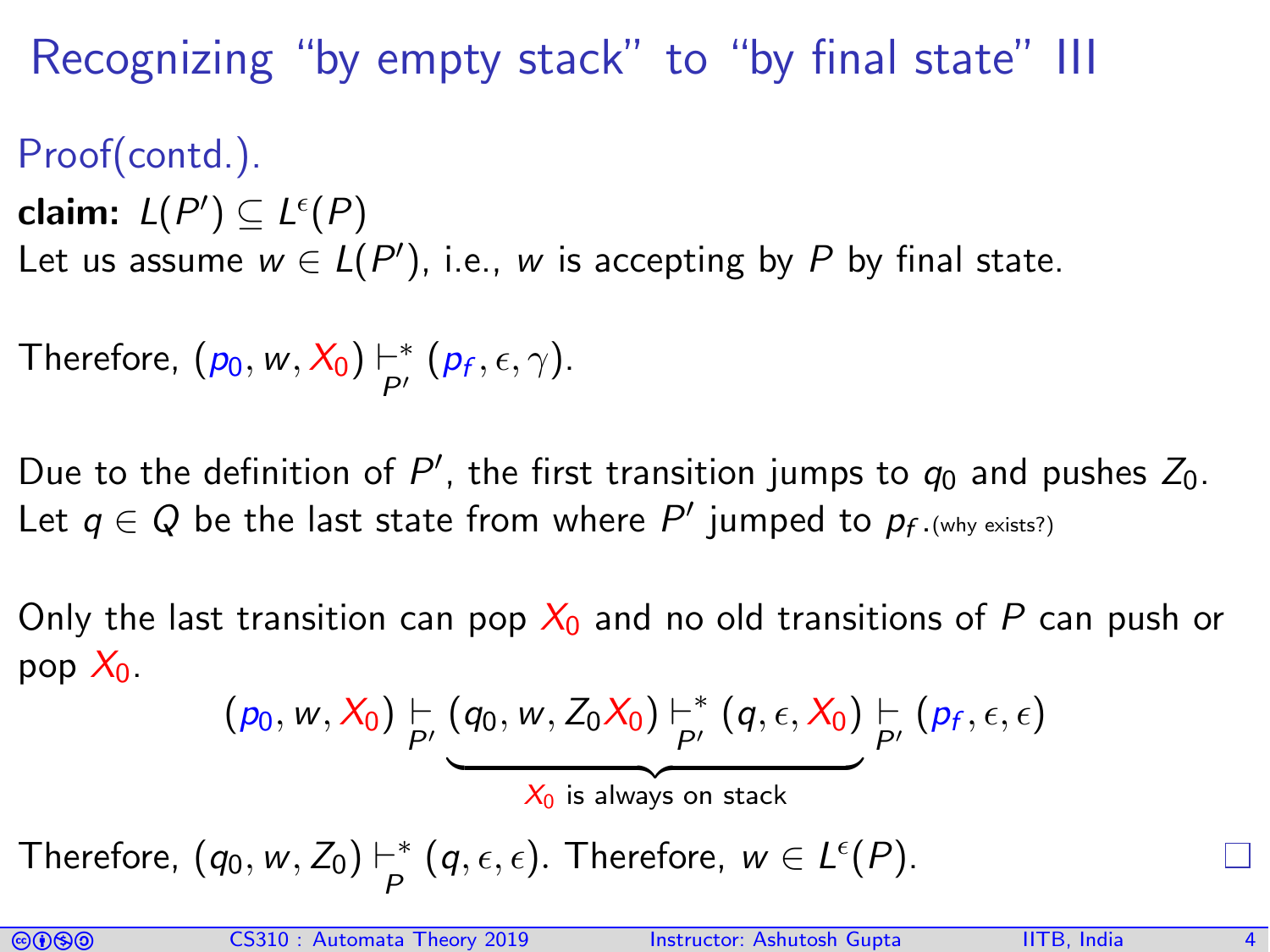Example: recognizing "by empty stack" to "by final state"

Example 17.1

Consider the following PDA.



 $P' = (\{q_0, p_0, p_f\}, \{''(','')'\}, \{Z, X_0\}, \delta' \cup \delta, p_0, X_0, \{\})$ 

By construction,  $L^{\epsilon}(P) = L(P')$ .

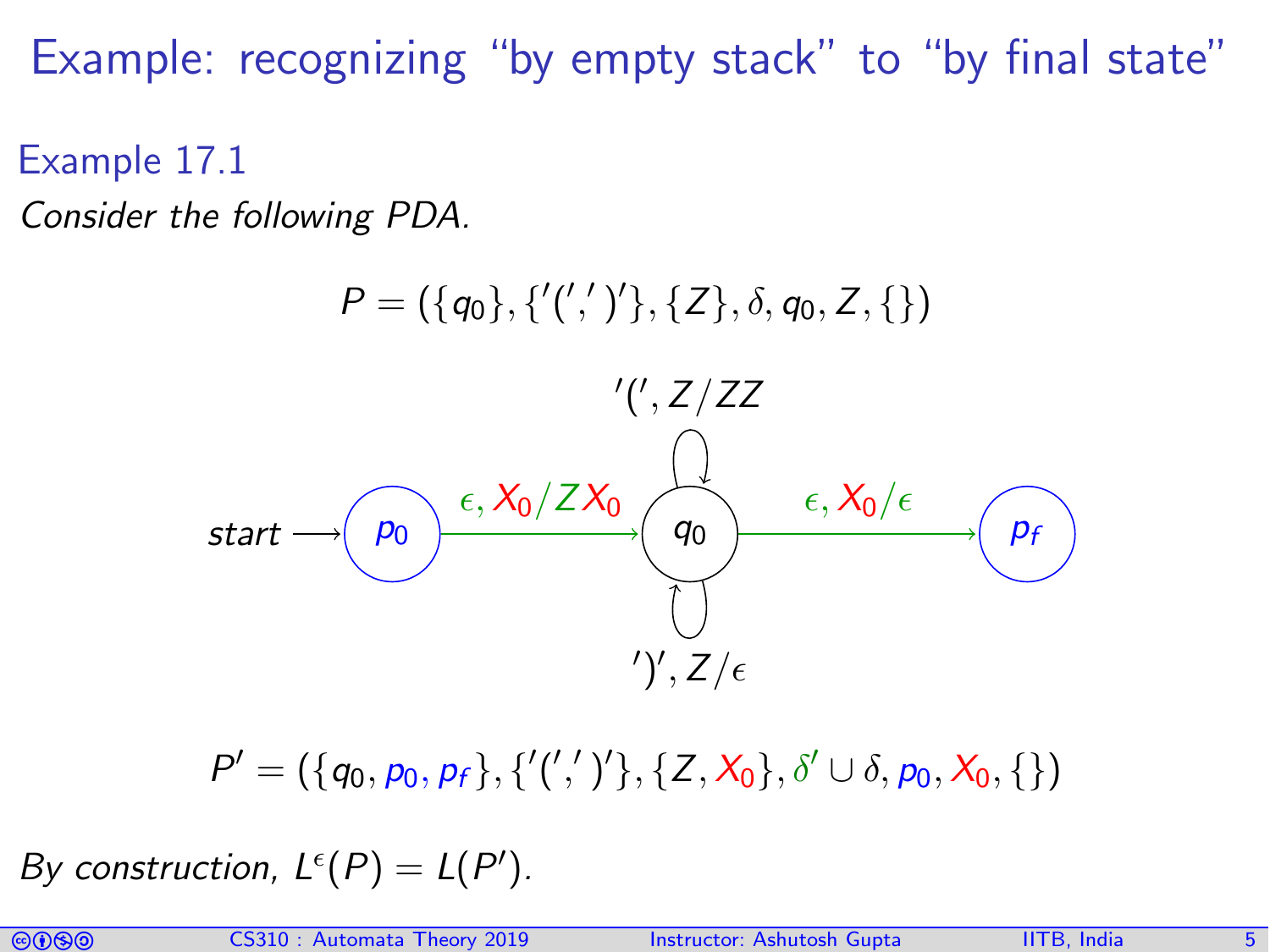Recognizing "by final state" to "by empty stack" Theorem 17.2 Let  $P = (Q, \Sigma, \Gamma, \delta, q_0, Z_0, F)$  be a PDA. There is a PDA P' such that  $L^{\epsilon}(P') = L(P).$ 

Proof. Let us construct the following PDA

$$
P' = (Q \cup \{p_0, p\}, \Sigma, \Gamma \cup \{X_0\}, \delta' \cup \delta, p_0, X_0, \{\})
$$

new initial state  $p_0$ , state p, and initial stack symbol  $X_0$ 

Extra transitions  $\delta'$  are defined as follows

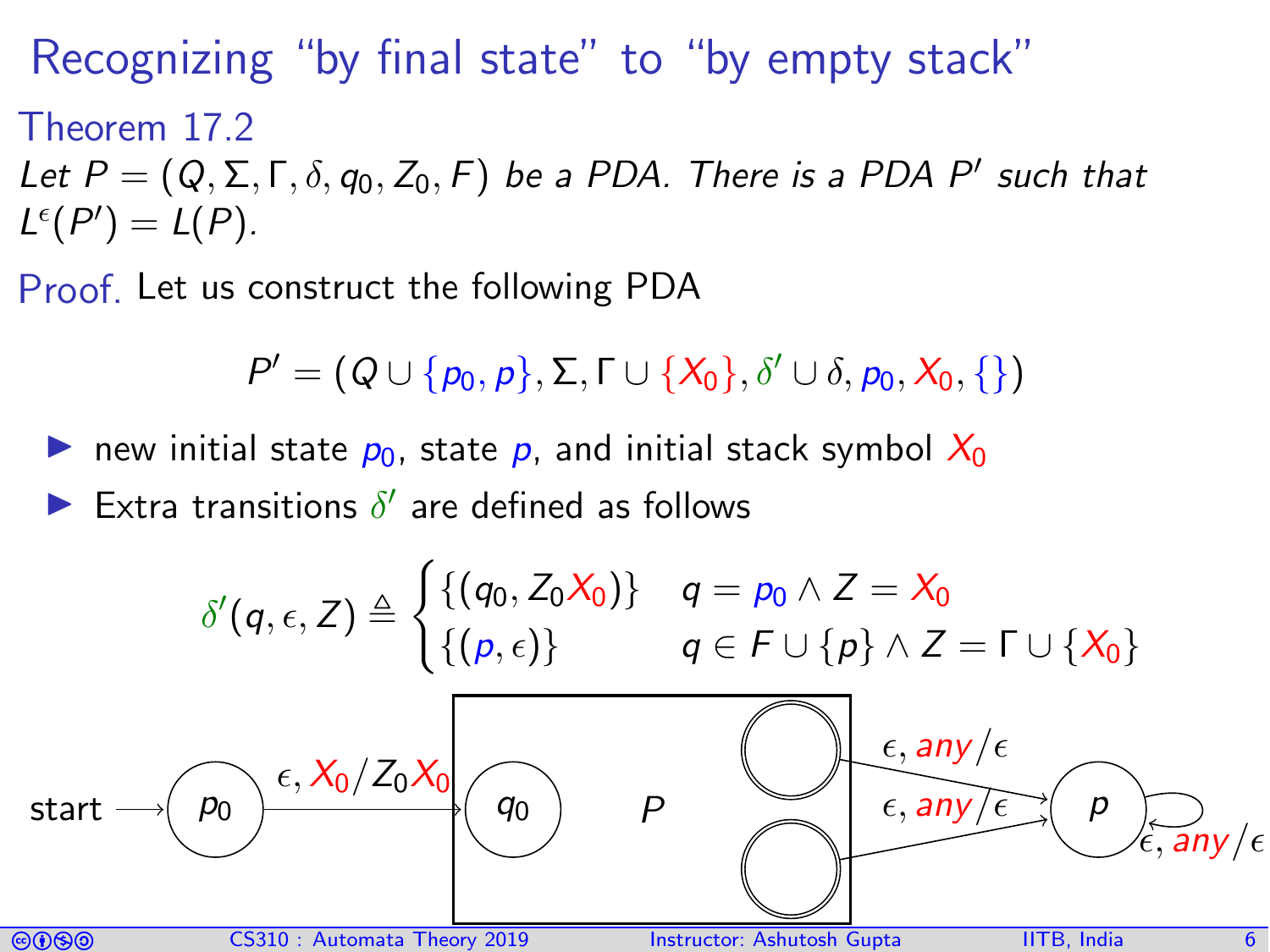# Recognizing "by final state" to "by empty stack" II Proof(contd.). claim:  $L(P) \subseteq L^{\epsilon}(P')$ Let us assume  $w \in L(P)$ , i.e., w is accepting by P by final state.

Therefore  $(q_0, w, Z_0) \vdash^*$  $\frac{1}{P}^*$   $(q, \epsilon, \gamma)$ , where  $q \in F$ .

Since all transitions of P are in P',  $(q_0, w, Z_0) \vdash^*_{\sim}$  $\vdash^*_{P'}(q, \epsilon, \gamma).$ 

Due to properties of  $\vdash^*$ ,  $(q_0, w, Z_0X_0) \vdash^*_{\mathsf{N}}$  $\vdash^*_{P'}(q, \epsilon, \gamma X_0).$ 

Due to the definition of  $\delta'$ ,

$$
(p_0, w, X_0) \underset{P'}{\vdash} (q_0, w, Z_0 X_0) \underset{P'}{\vdash}^* (q, \epsilon, \gamma X_0) \underset{P'}{\vdash}^* (p, \epsilon, \epsilon)
$$

loop at p will flush the stack

Therefore,  $w \in L(P^{\prime})$ ). ...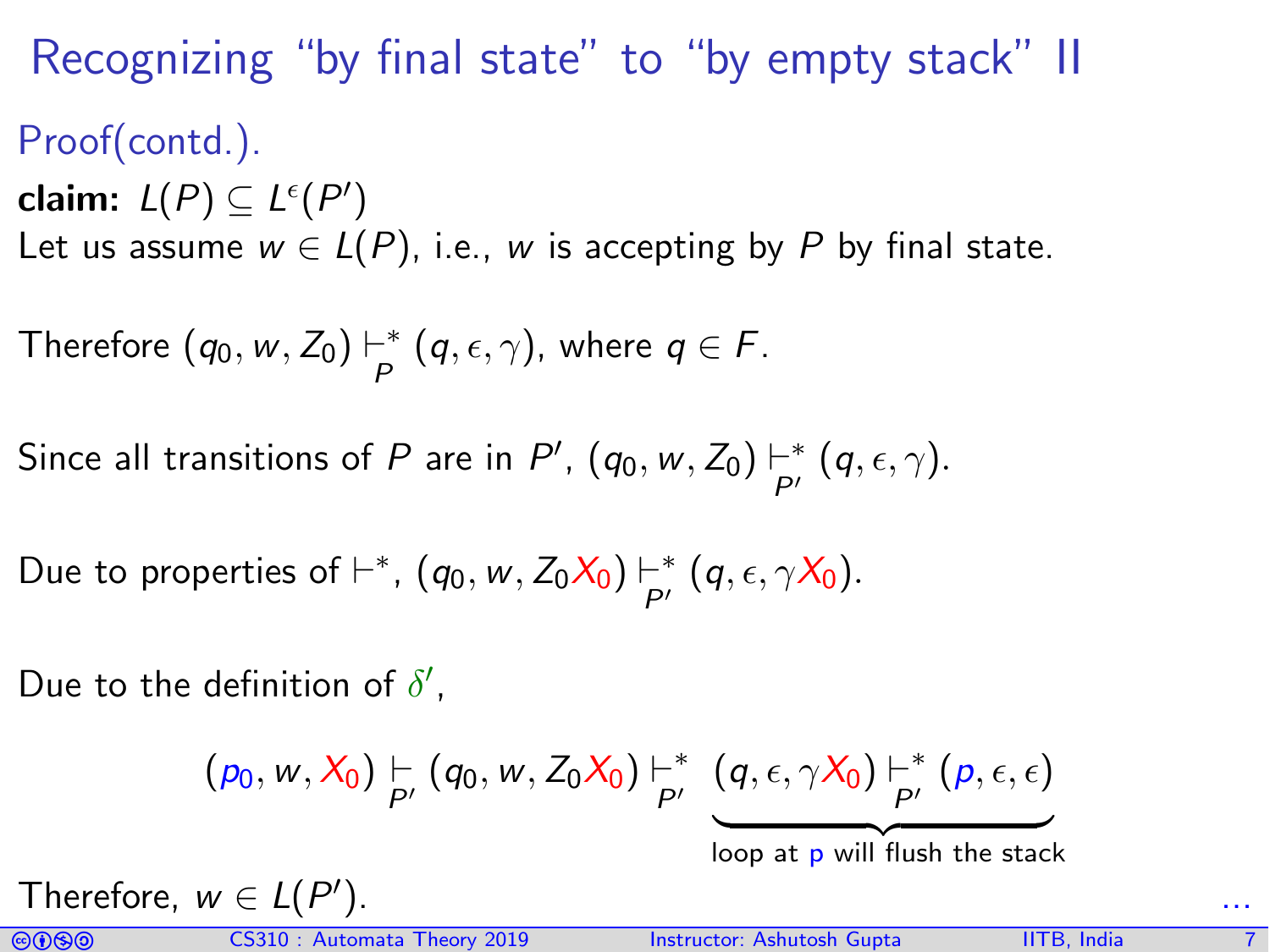Recognizing "by final state" to "by empty stack" III

Proof(contd.). claim:  $L^{\epsilon}(P') \subseteq L(P)$ Let us assume  $w \in L^{\epsilon}(P'),$  i.e., w is accepting by P by empty stack.

Since the P transitions cannot pop  $X_0$ , the empty stack is reached only at p. Therefore,  $(p_0, w, X_0) \vdash^*$  $\vdash^*_{P'} (p, \epsilon, \epsilon).$ 

Due to the definition of P', the first transition jumps to  $q_0$  and pushes  $Z_0$ . Let  $q_f \in F$  be the last state from where  $P'$  jumped to  $p_{\cdot(\text{why exists?})}$ 

$$
(p_0, w, X_0) \vdash_{P'} (q_0, w, Z_0 X_0) \vdash_{P'}^* (q_f, \epsilon, X_0 \gamma) \vdash_{P'}^* (p, \epsilon, \epsilon)
$$
  

$$
X_0
$$
 is always on stack

Therefore,  $(q_0, w, Z_0) \vdash^*$  $\frac{1}{P}^*(q, \epsilon, \gamma)$ . Therefore,  $w \in L(P)$ .

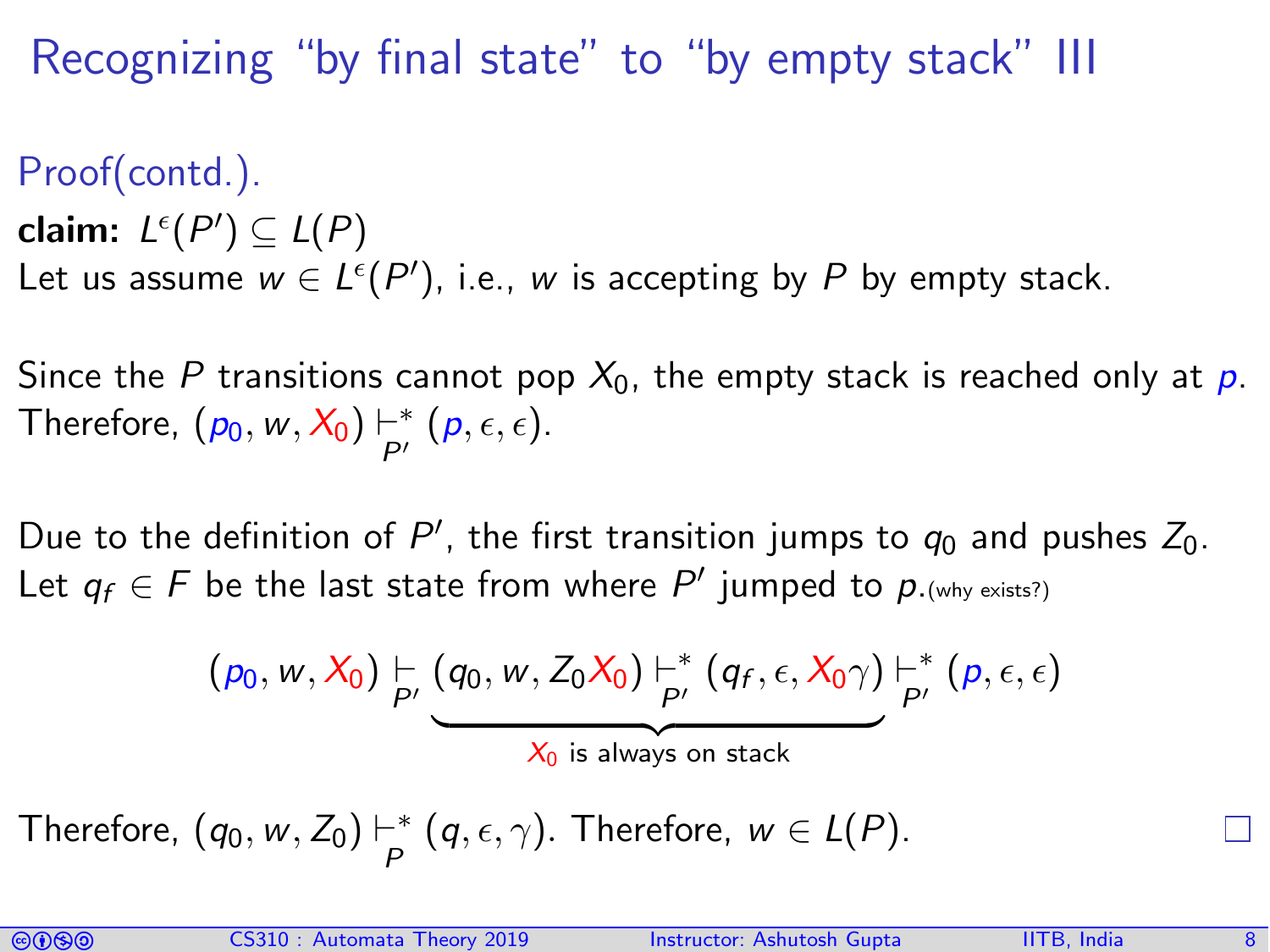# <span id="page-8-0"></span>Topic 17.1

### [CFGs and PDAs](#page-8-0)

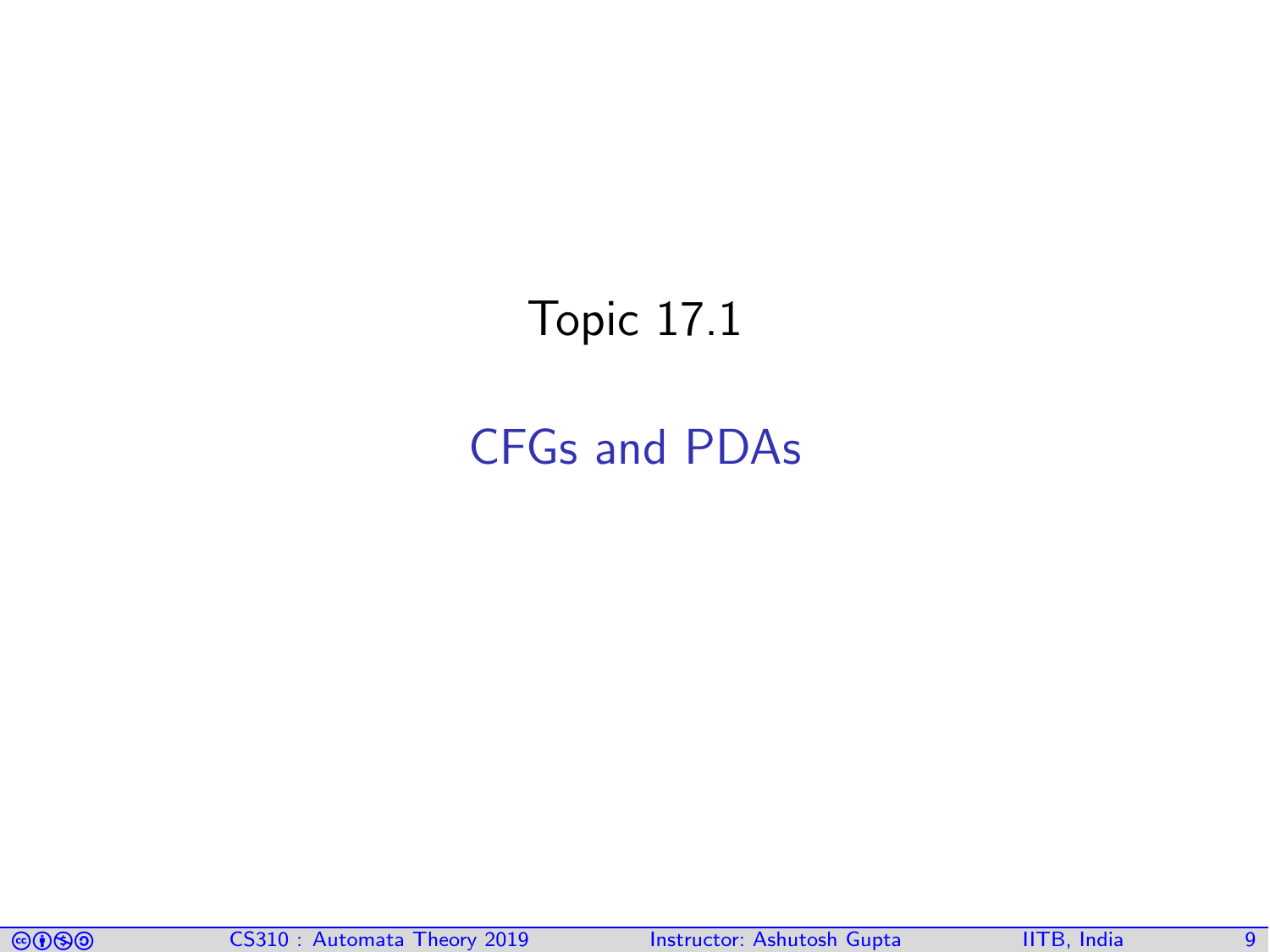### CFGs and PDAs

We have defined context-free grammars (CFGs) and pushdown automata (PDAs).

It is no coincidence that

PDAs and CFGs recognize same class of languages.

Let us see the proof.

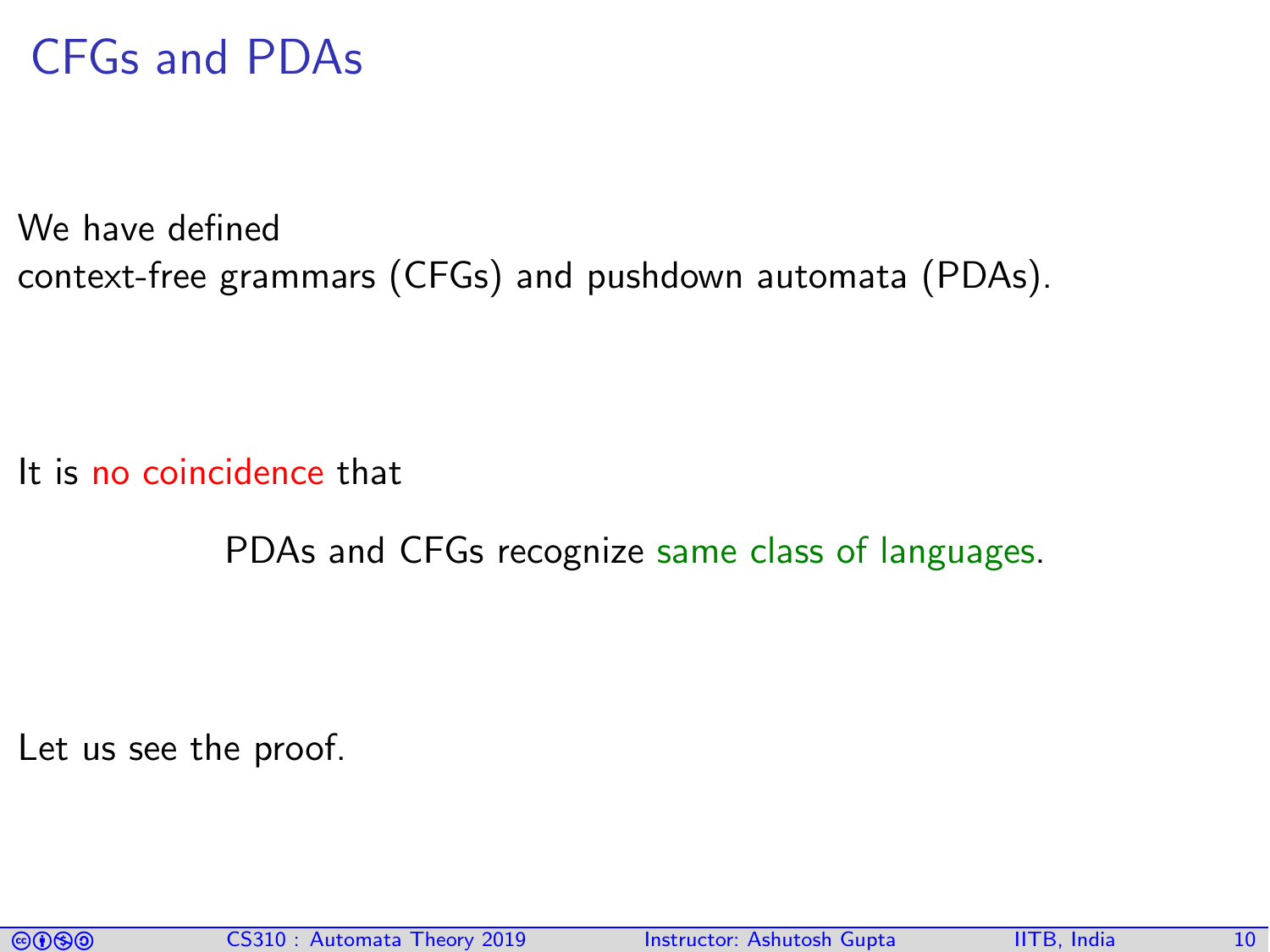# <span id="page-10-0"></span>Topic 17.2

### [CFGs to PDAs](#page-10-0)

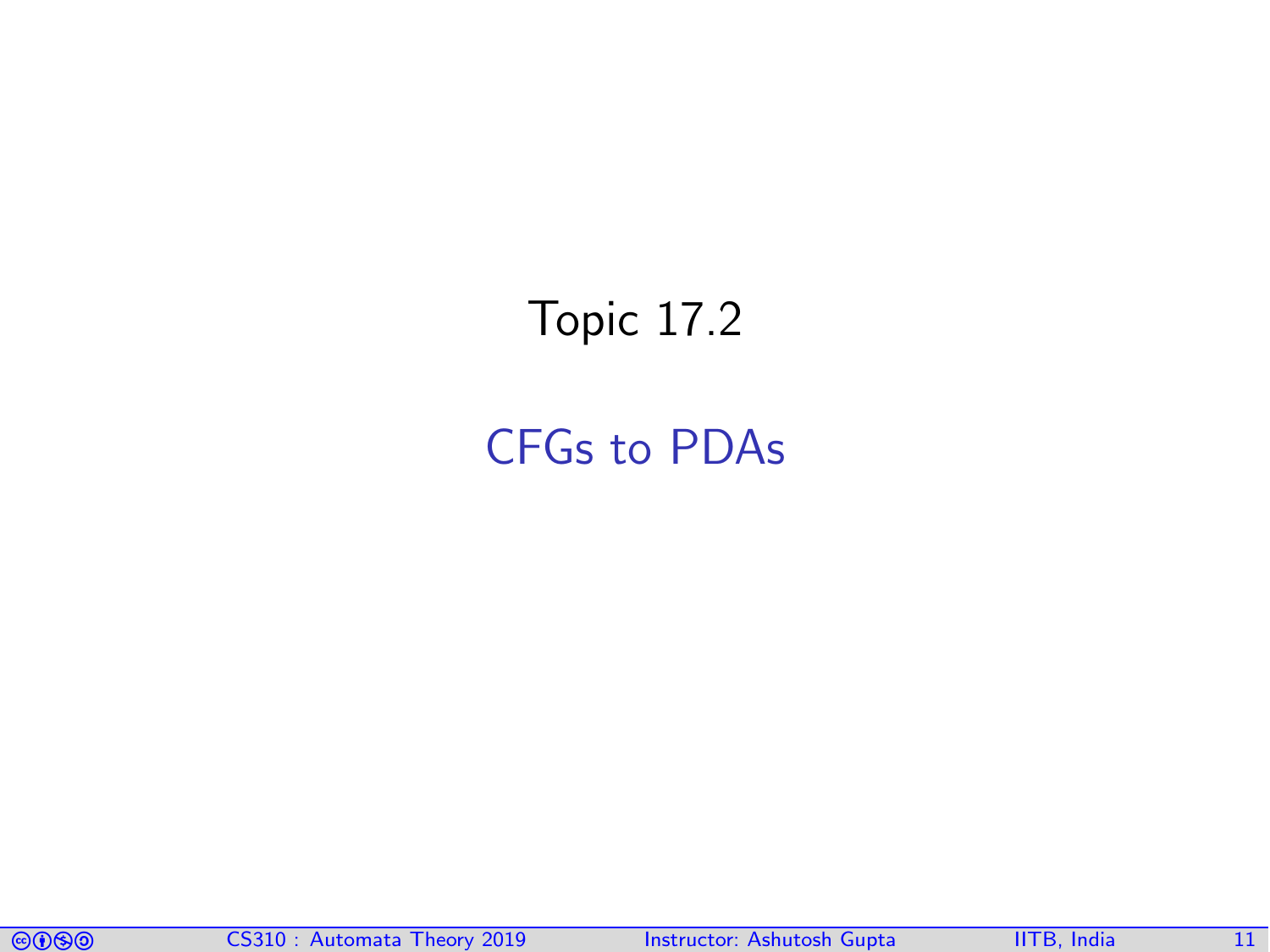### CFGs to PDAs



recognizes  $L(G)$  by empty stack, where  $\delta$  is defined as follows.

$$
\delta(q, \epsilon, B) \triangleq \{ (q, \beta) | B \rightarrow \beta \in P \}
$$
\n
$$
\delta(q, a, a) \triangleq \{ (q, \epsilon) \}.
$$
\nVerify the anticipated  
\nguess while popping\n\n

| 0000 | CS310 : Automatic |
|------|-------------------|
| 0000 | CS310 : Automatic |

\nAnswer: Ashutsch Gupta

\n

| 0000 | 11TB, India | 12 |
|------|-------------|----|
|------|-------------|----|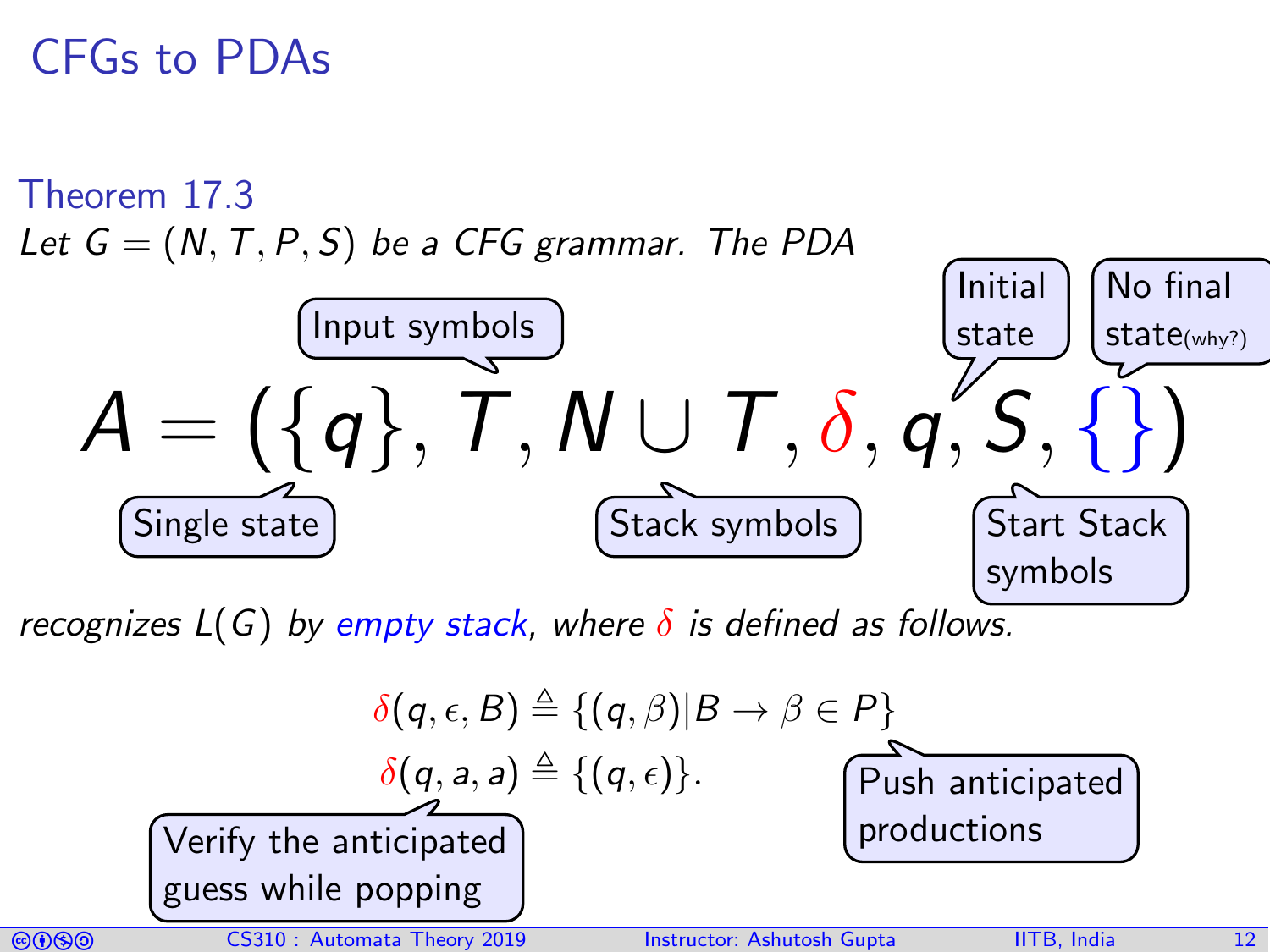Example: CFGs to PDAs Example 17.2 Consider CFG

- 1.  $P \rightarrow 0P0$ 2.  $P \rightarrow 1P1$ 3.  $P \rightarrow \epsilon$ 4.  $P \rightarrow 1$ 
	- $A = (\{q\}, \{0, 1\}, \{0, 1, P\}, \delta, q, P, \{\})$



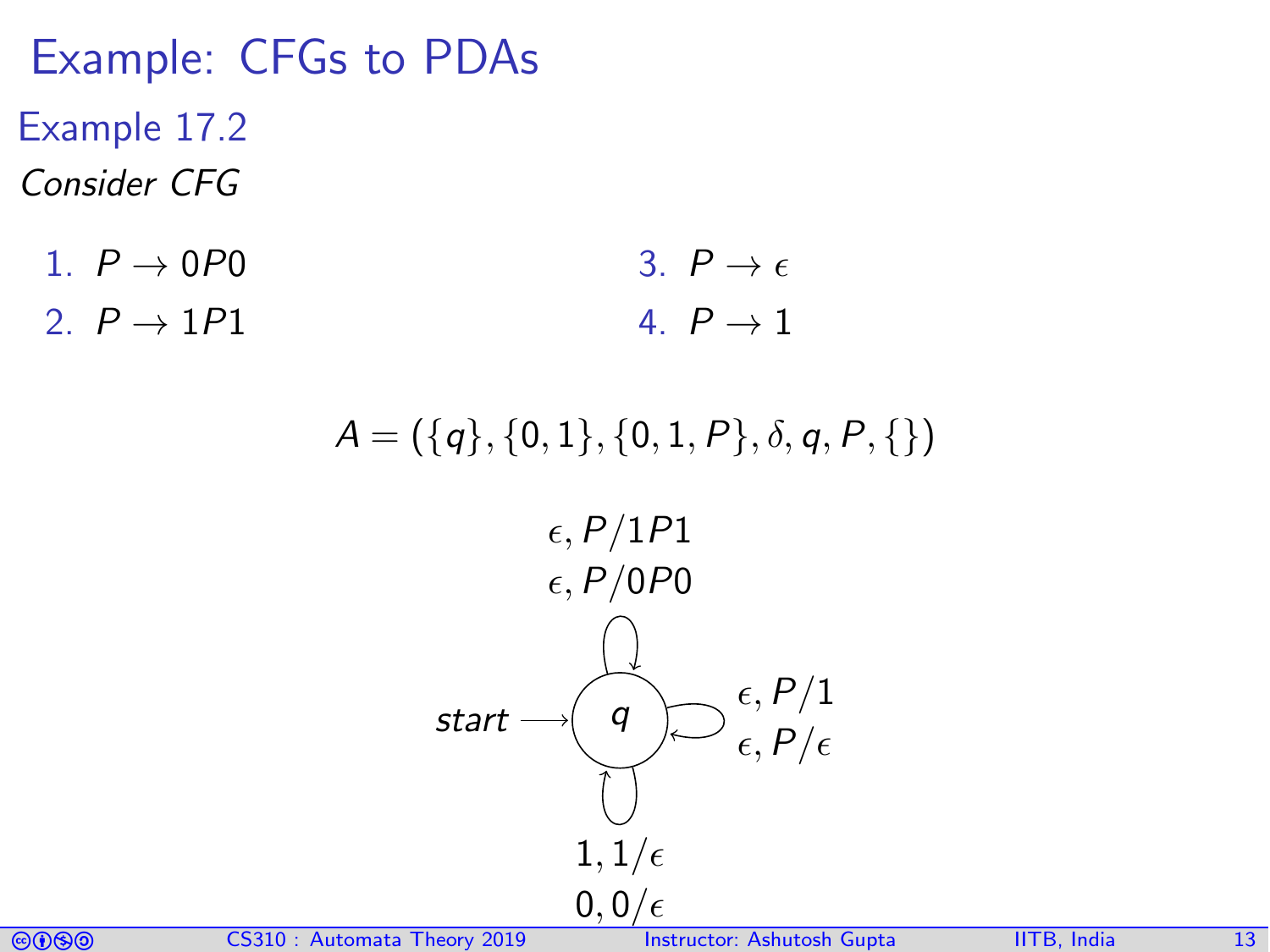Proof : CFGs to PDAs Proof. Let  $w \in L(G)$ .

Consider the following left most derivation for w,

$$
S \stackrel{\text{lm}}{\Rightarrow} \gamma_1 \stackrel{\text{lm}}{\Rightarrow} \ldots \stackrel{\text{lm}}{\Rightarrow} \gamma_n = w.
$$

We will show by induction that

$$
(q, w, S) \vdash^*_{A} (q, y_i, \alpha_i)
$$

such that

In there is an  $x_i$  such that  $w = x_i y_i$  and  $\gamma_i = x_i \alpha_i$  and

If  $\alpha_i \neq \epsilon$ , then  $\alpha_i$  begins with nonterminal.

$$
x_i \frac{y_i}{\left|\alpha_i\right|}
$$



 $x_i$  has been matched and  $y_i$  is to be matched by  $\alpha_i$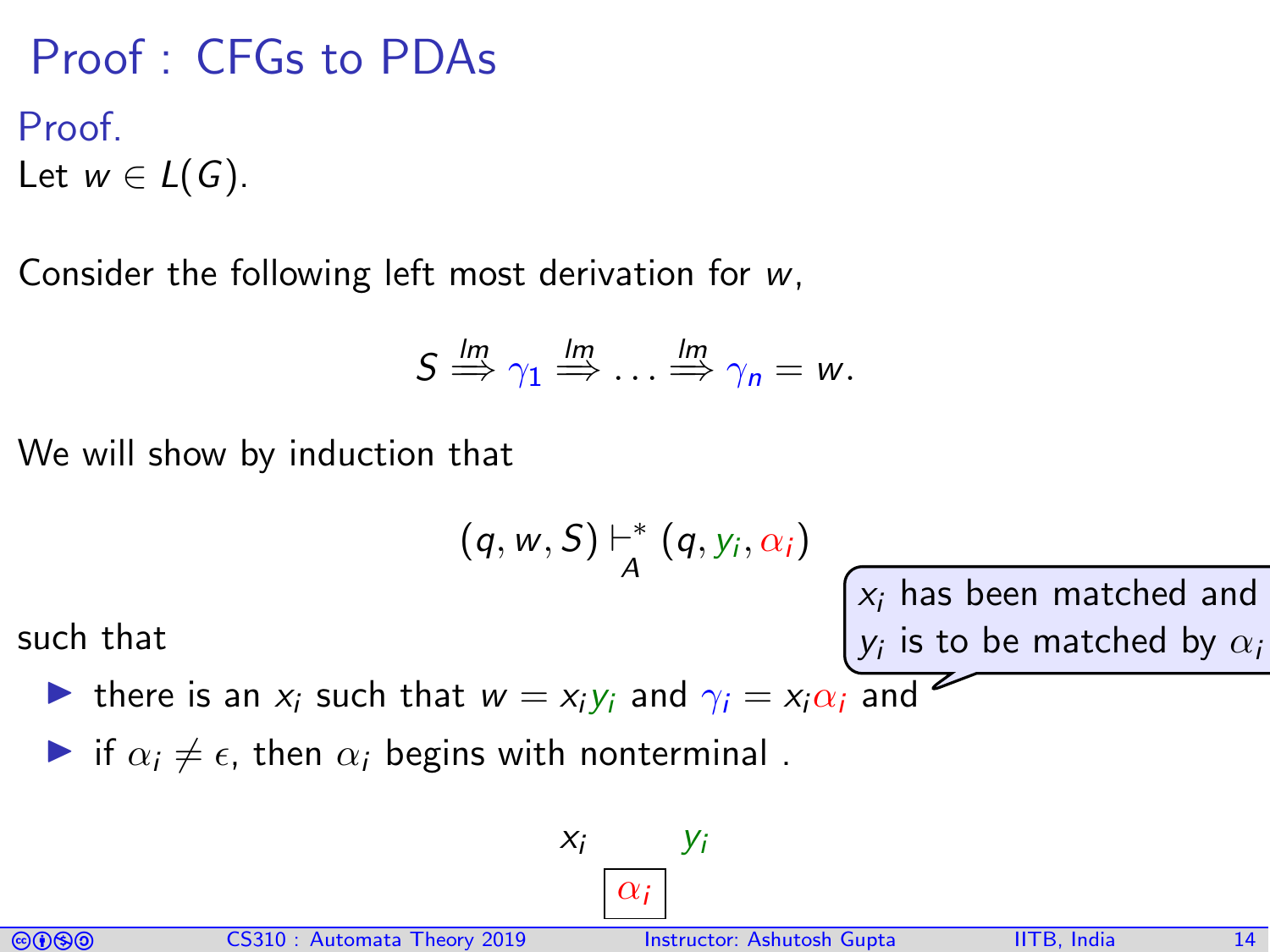### Proof : CFGs to PDAs II

### Proof(contd.)

#### base case:

For  $i = 1$ ,  $\gamma_1 = S$ . We have

$$
(q, w, S) \vdash_A^* (q, w, S),
$$

i.e. nothing is processed. Therefore,  $\alpha_i = S$ ,  $y_1 = w$ , and  $x_1 = \epsilon$ .

#### induction step:

By induction hypothesis,  $(q, w, S) \vdash^*$  $\mathcal{A}^{\mathbf{+}}\left(q,\mathit{y}_{i},\alpha_{i}\right)$  such that  $\mathit{w}=\mathit{x}_{i}\mathit{y}_{i}$  and  $\gamma_i = x_i \alpha_i$ .

**case**  $\alpha_i = \epsilon$ : we are done. (why?)



...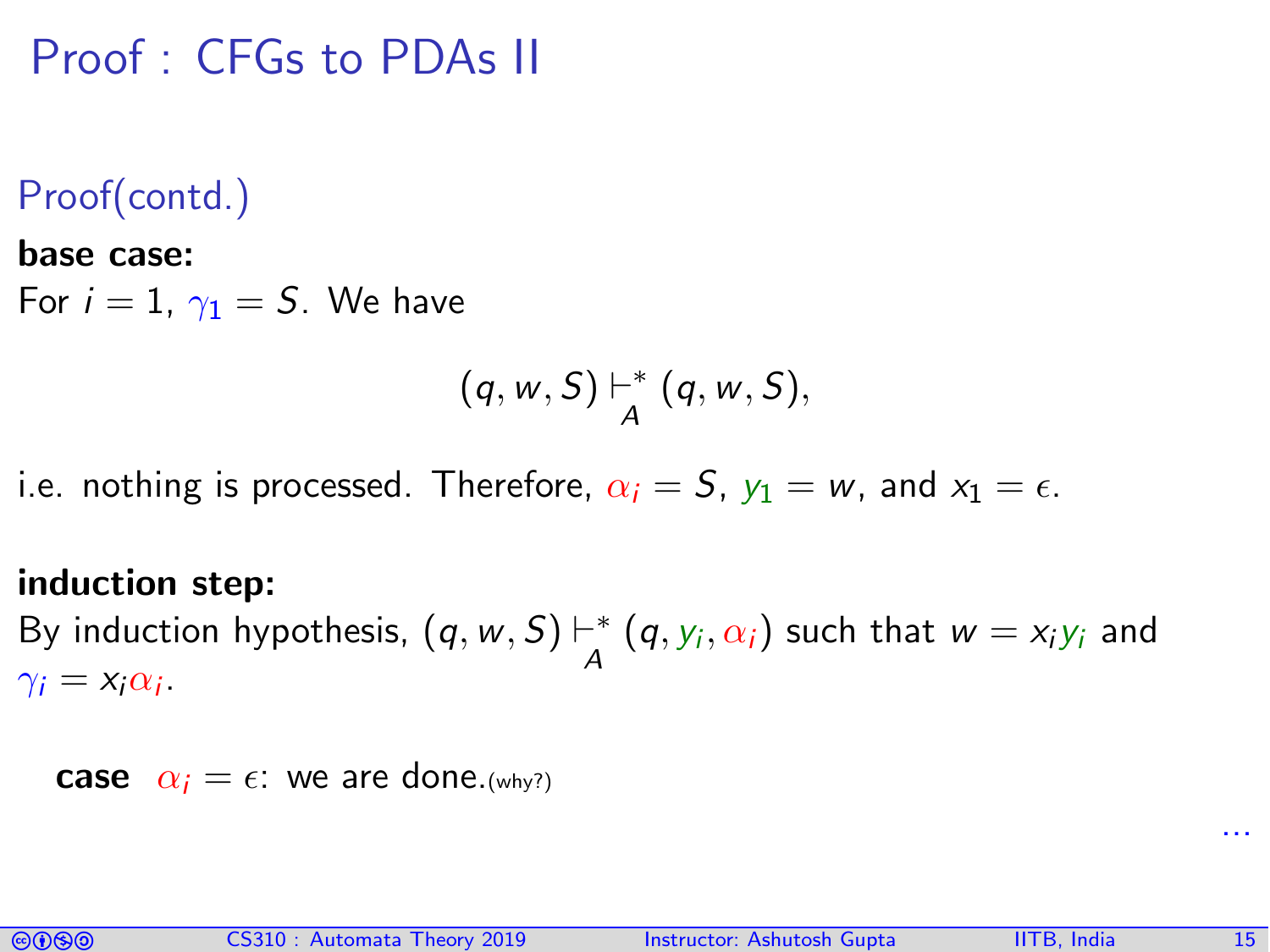### Proof : CFGs to PDAs III

Proof(contd.)

**case**  $\alpha_i = A\alpha'_i$ , where  $A \in \mathcal{N}$ :

Therefore,  $\gamma_i = \chi_i A \alpha'_i$  and  $\gamma_{i+1} = \chi_i \beta \alpha'_i$  for some rule  $A \rightarrow \beta \in P$ .

PDA matches the move.



...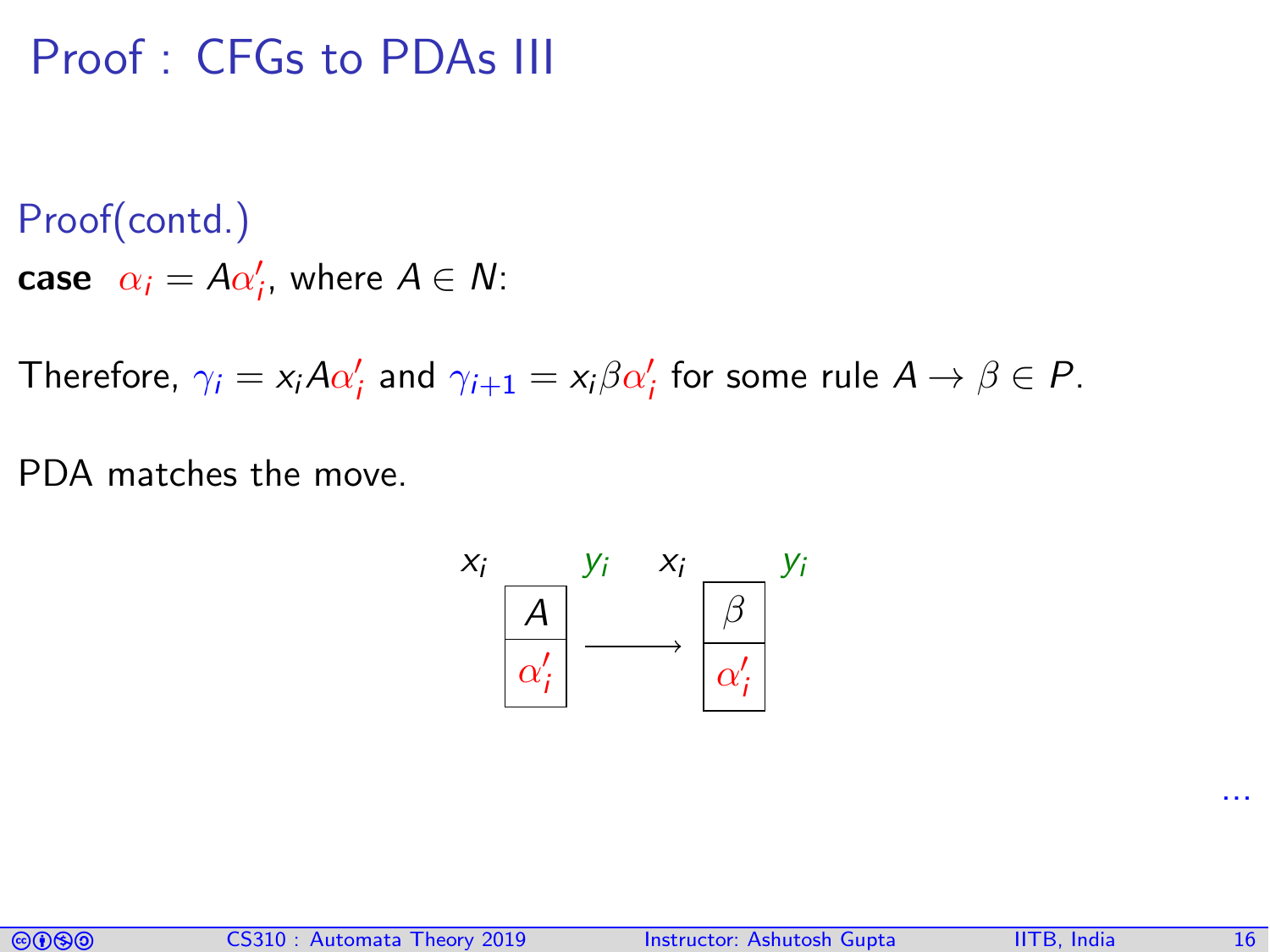Proof : CFGs to PDAs IV

### Proof(contd.)

Two sub-cases

case  $\ \beta \alpha_i'$  has no nonterminal. Therefore,  $i + 1 = n$ . (why?) Therefore,  $\beta \alpha'_i = y_i$ .  $\delta$  matches and pops all terminals.



 $\alpha_{i+1} = \gamma_{i+1} = \epsilon$ 

case Let  $\beta \alpha'_i = x'_i A' \alpha''_i$ . Therefore,  $x'_i$  is prefix of  $y_i$ . (why?) Let  $y_i = x'_i y'_i$ .  $\delta$  will match and pop top terminals.



 $\alpha_{i+1} = A' \alpha''_i$  and  $y_{i+1} = y'_i$  $i$  ...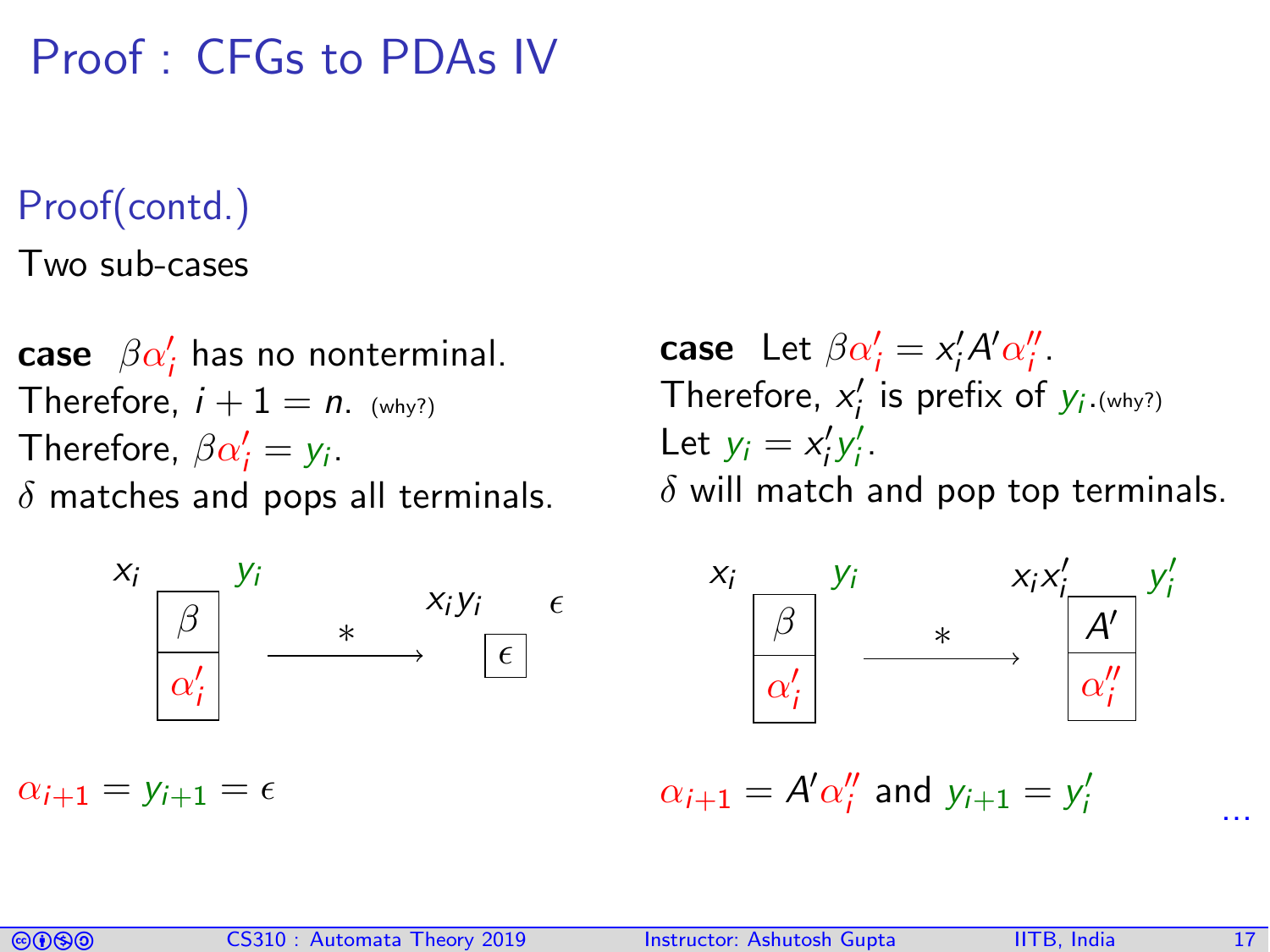### Proof : CFGs to PDAs V

### Proof(contd.)

Proving the other direction

Assume  $w \in L^{\epsilon}(A)$ . So we have  $(q, w, S) \vdash^*_{A}$  $\stackrel{-*}{\mathcal{A}}(q, \epsilon, \epsilon)$ 

For any  $B \in N$  and  $x \in T^*$ , we will prove

if 
$$
(q, x, B) \mapsto (q, \epsilon, \epsilon)
$$
 then  $B \stackrel{*}{\Rightarrow} x$   
also says that any derivation of B  
does not look below B in the stack

We prove by induction on the length of derivation n.



...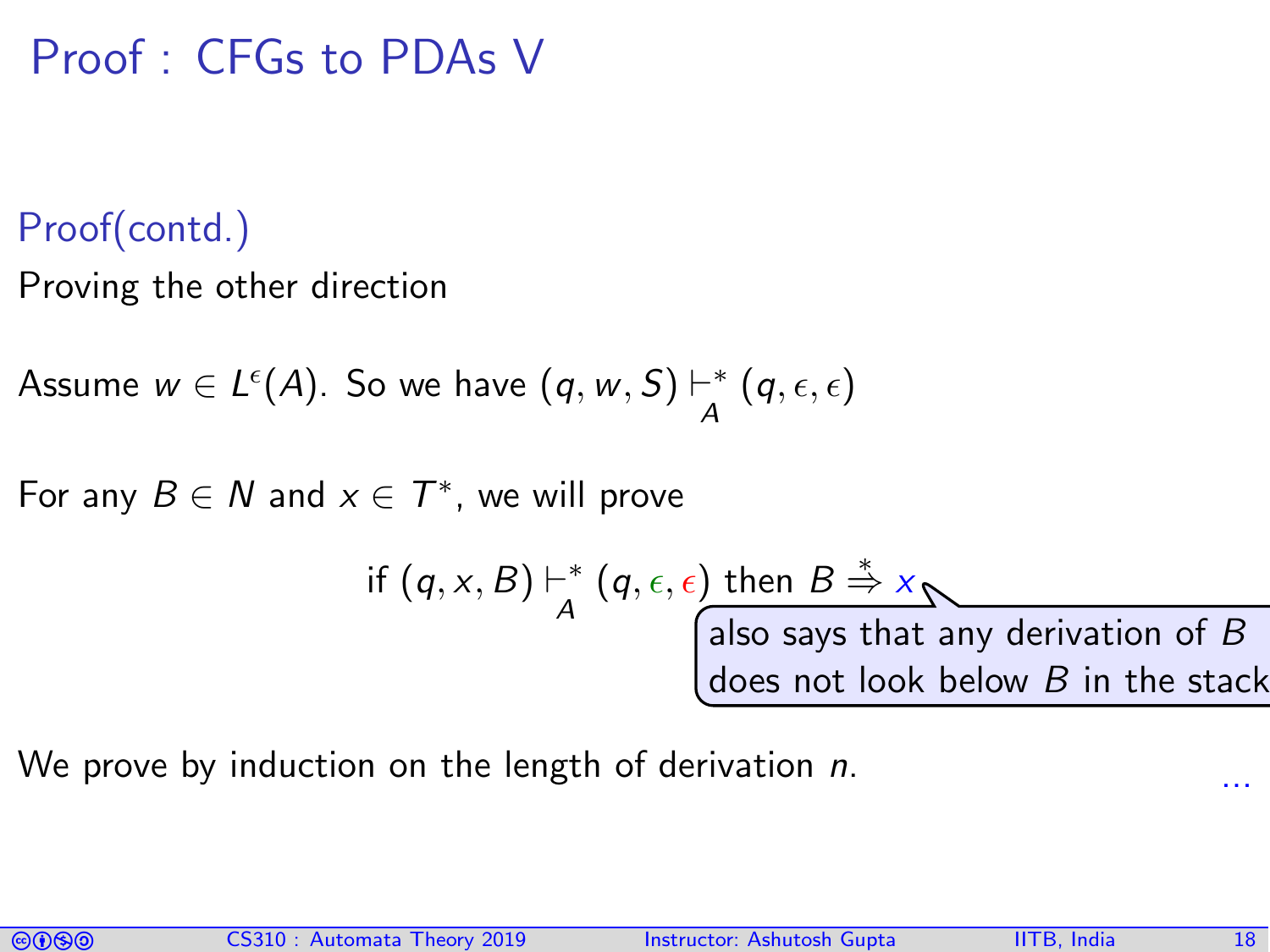# Proof : CFGs to PDAs VI

Proof(contd.)

#### base case:

 $n=1$ .

We can finish the run in a single transition only if  $B \to \epsilon \in P$ . Therefore

$$
\text{if } (q, \epsilon, B) \models_{A} (q, \epsilon, \epsilon) \text{ then } B \Rightarrow \epsilon
$$

### induction step:

 $n > 1$ 

Let  $B \to Y_1...Y_k \in P$  is used in the first transition of A, which pops B and stack is filled with  $Y_1, ..., Y_k$  without consuming anything.





...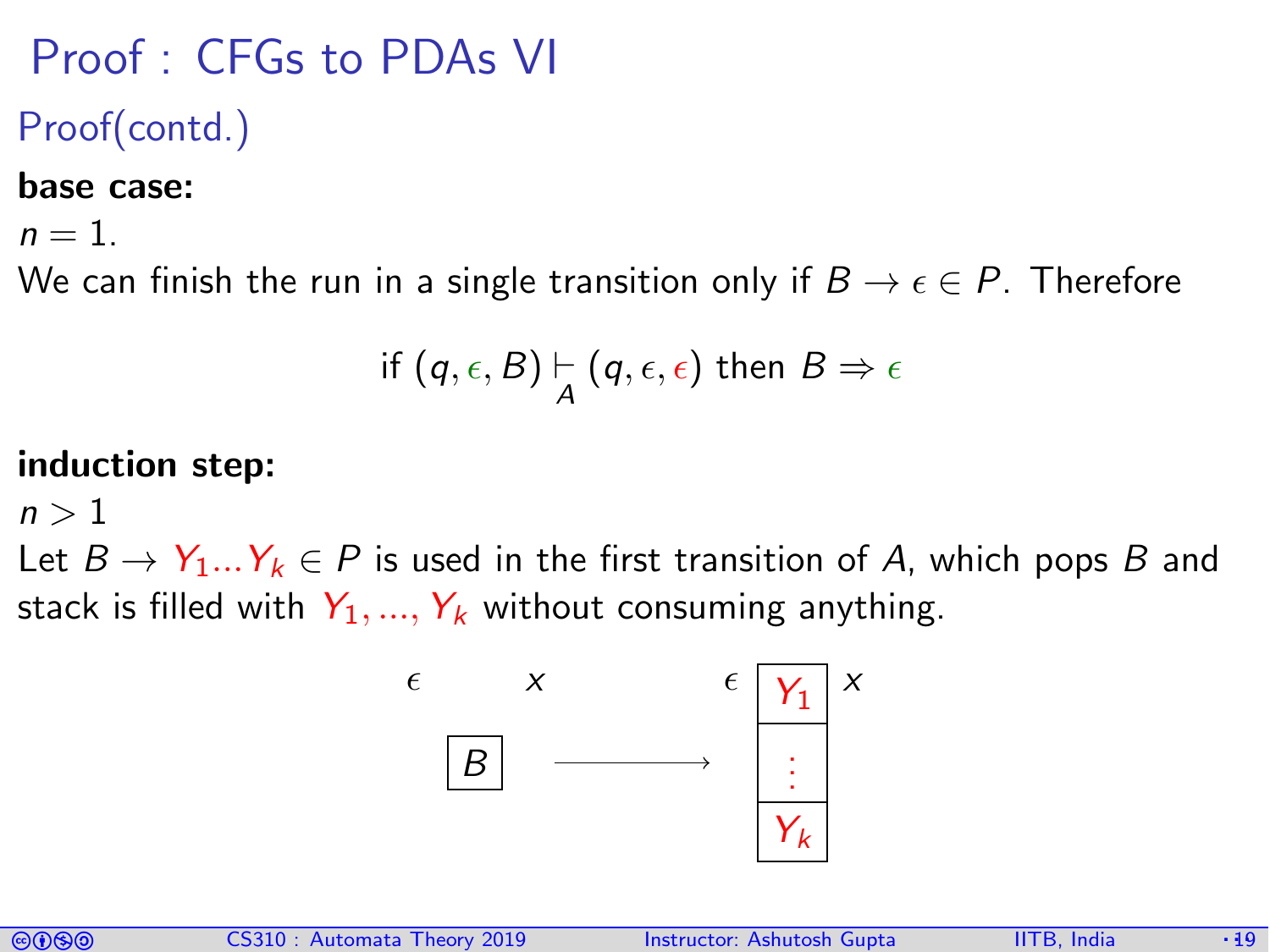# Proof : CFGs to PDAs VII

Proof(contd.)



 $Y_i$  has to be eventually popped.(why?) Let us divide  $x = x_1x_2...x_k$  such that



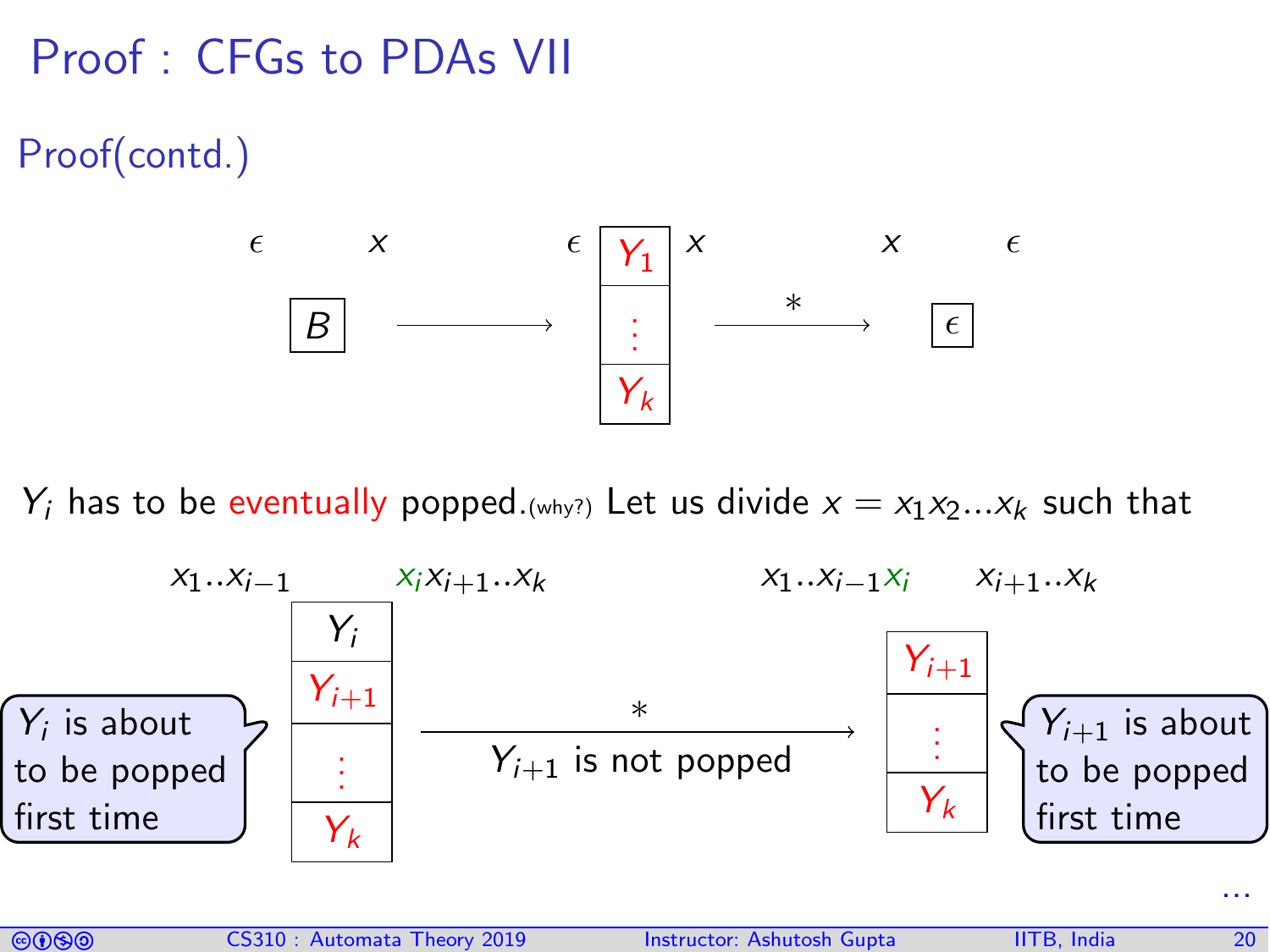# Proof : CFGs to PDAs VII

### Proof(contd.)

Therefore, we have  $(q, x_i, Y_i) \vdash^*_A$  $\mathcal{A}^{-*}(q, \epsilon, \epsilon)$  in less than *n* steps.

Due to induction hypothesis,  $Y_i \stackrel{*}{\Rightarrow} X_i$ .

Due to the properties of derivations,

$$
x_1..x_{i-1}Y_iY_{i+1}..Y_k \stackrel{*}{\Rightarrow} x_1..x_{i-1}x_iY_{i+1}..Y_k
$$

By stitching the derivations for each  $i$ , we will obtain

$$
B \Rightarrow Y_1...Y_k \stackrel{*}{\Rightarrow} x_1...x_k.
$$

Since we have  $(q, w, S) \vdash^*$  $_{A}^{-*}$   $(q, \epsilon, \epsilon)$ ,  $S \stackrel{*}{\Rightarrow} w$ .